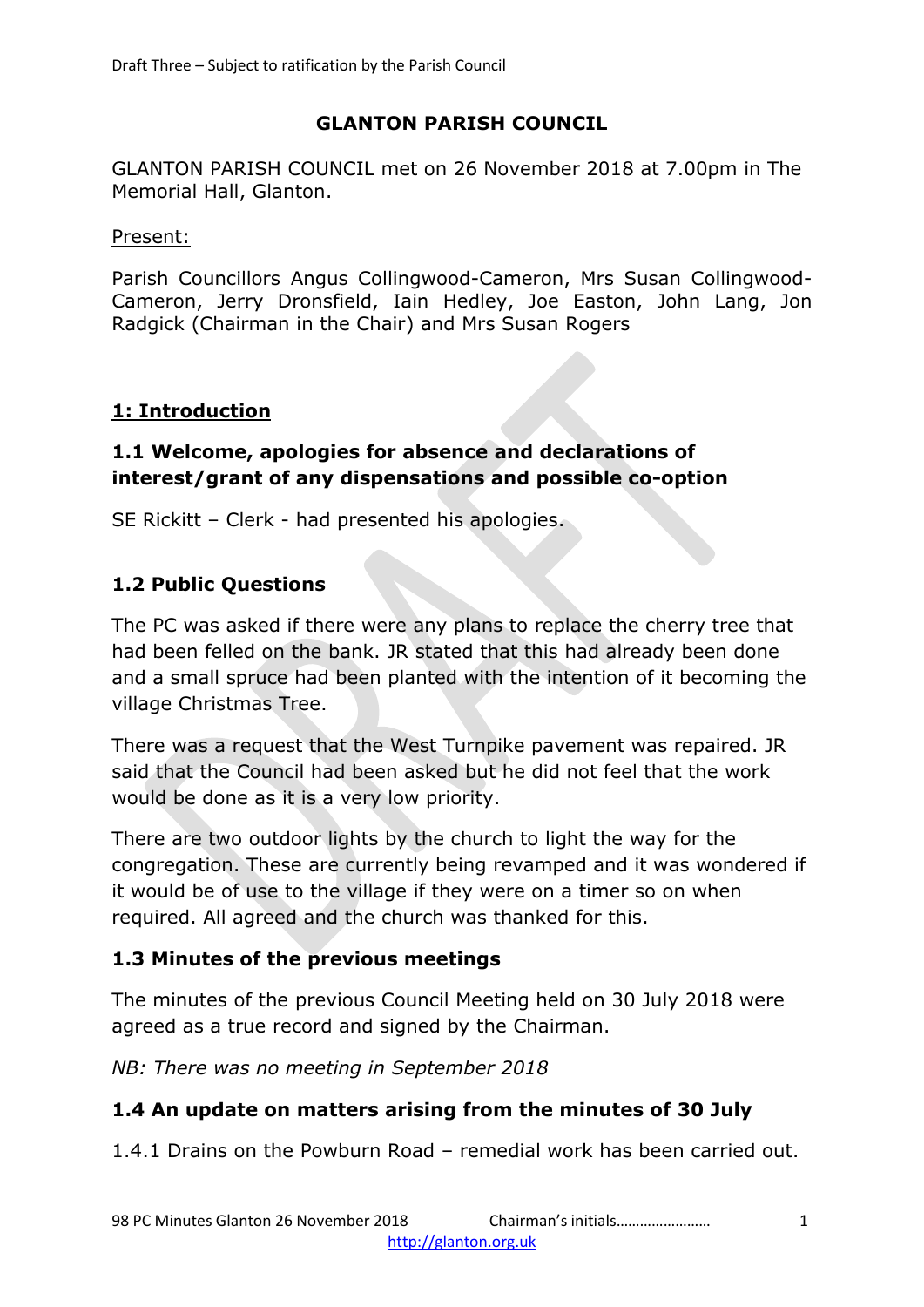1.4.2 Footpath to Whittingham – The clearance and the diversion order were noted. SR informed the PC that the southern section of the path was also in good order.

1.4.3 The Causeway Street Sign – Has been replaced.

1.4.4 The Oak Avenue Give Way Sign – Has not yet been replaced.

1.4.5 The Repairs to the lid of the salt bin on West Turnpike – Have not been carried out.

1.4.6 Timber Extraction Routes – Information had been circulated after the previous meeting and no further action is to be taken by the Parish Council.

1.4.7 Warning Signs on the Powburn Road – A request for a contribution towards the cost is still awaited. The signs are in place.

### **2: Items for discussion and potential decisions**

## **2.1 Reports from the County Councillor and the Police**

No reports had been received by the time of the meeting.

## **2.2 Planning**

2.2.1 There were no current applications to consider

2.2.2 The Former St Peter's Church – The owner wishes to wait the eventual sale of the remainder of the site before commencing the legal work for a transfer to the Parish Council.

Part of the wall has collapsed. It belongs to the Steel family and they are well aware of it.

# **2.3 A Fingerpost Sign**

There was no further information to report regarding the sign at the Playwell Road Junction.

# **2.4 Commemoration of the end of the First World War**

A successful Commemoration event had been held within the Memorial Hall which was very well attended, and the Council expressed its thanks for those involved.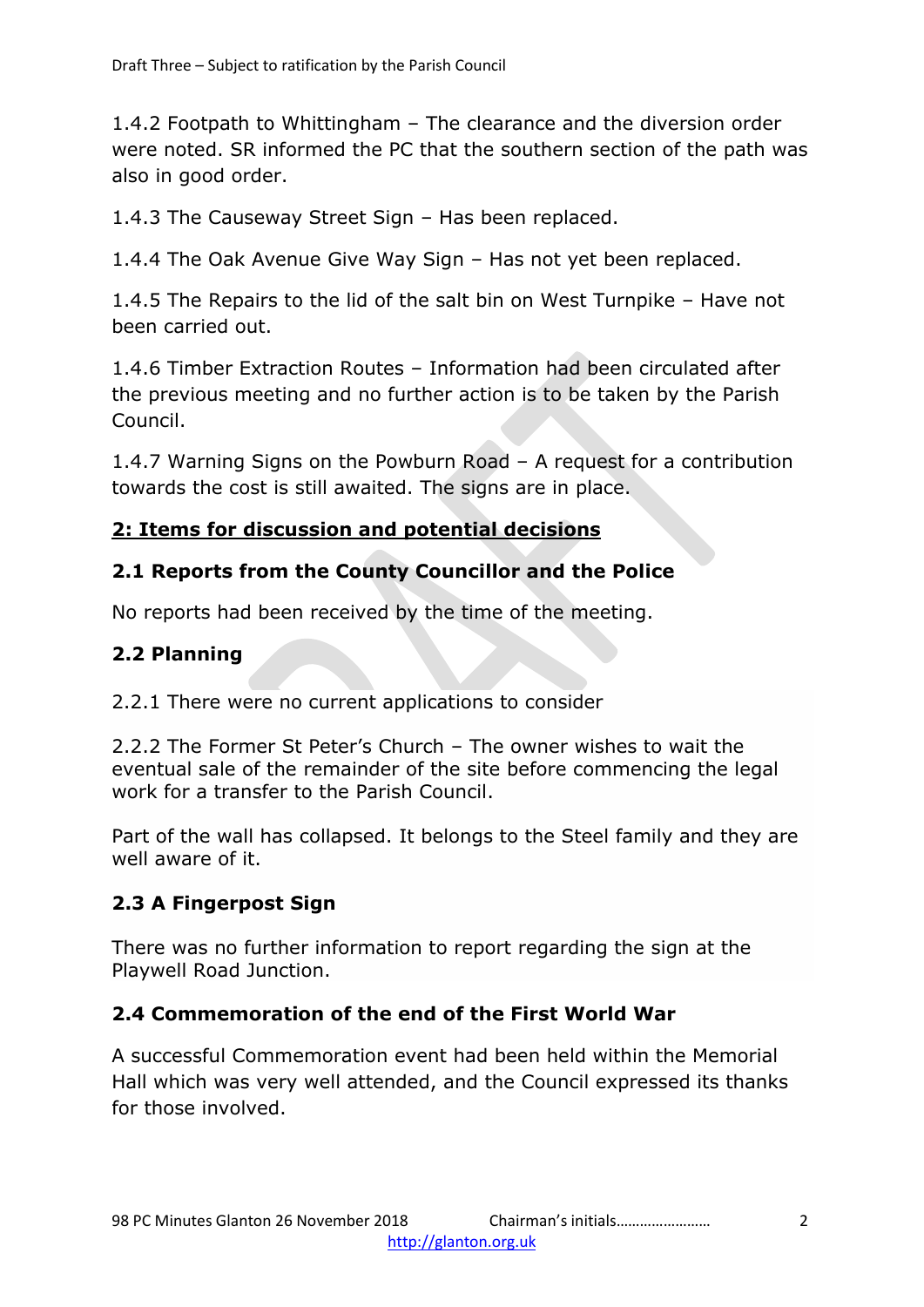# **2.5 The Christmas Tree**

2.5.1 JR reported that it was now proving difficult to source a tree for free. His contact in the Forestry Commission had sadly died and the new person in charge was not so well disposed to community needs. A commercial provider had quoted £600 which was unacceptable. John Swanson was going to have another look to see if he had anything suitable. If not, the lights could be draped down the bank.

# **3: Items for Information**

## **3.1 Forthcoming Village activities**

Councillor Easton reported that the Bottle Bingo would take place on 7<sup>th</sup> December.

## **3.2 Details of any meetings attended by Councillors or the clerk**

There had been a cluster meeting on 6 September 2018 attended by Councillor Hedley, albeit in his capacity as a County Council Officer. There was nothing that affected Glanton.

SR had attended a meeting about problem dog fouling, which she felt was very relevant given the recent complaints at the east end of the village. She reported that you can get a Public Spaces Protection Order or a Community Protection Order against repeat offenders, even the owner of roaming dogs. It was felt that roaming dogs were the main problem in the village but no-one had yet identified the problem dog/s and hence owner/s. JR offered to contact the Council Dog Warden to see how this could be best taken forward.

### **3.3 Correspondence received**

None drawn to the attention of the Council

# **4: Administration**

### **4.1 To note the current accounts for 2018/2019 and to authorise any payments**

The accounts were noted [A copy is attached to the signed minutes] and the following payments authorised

 $>$  HMRC – PAYE Q2 and Q3 - £30.00 each

> Councillor Radgick – Website costs - £57.60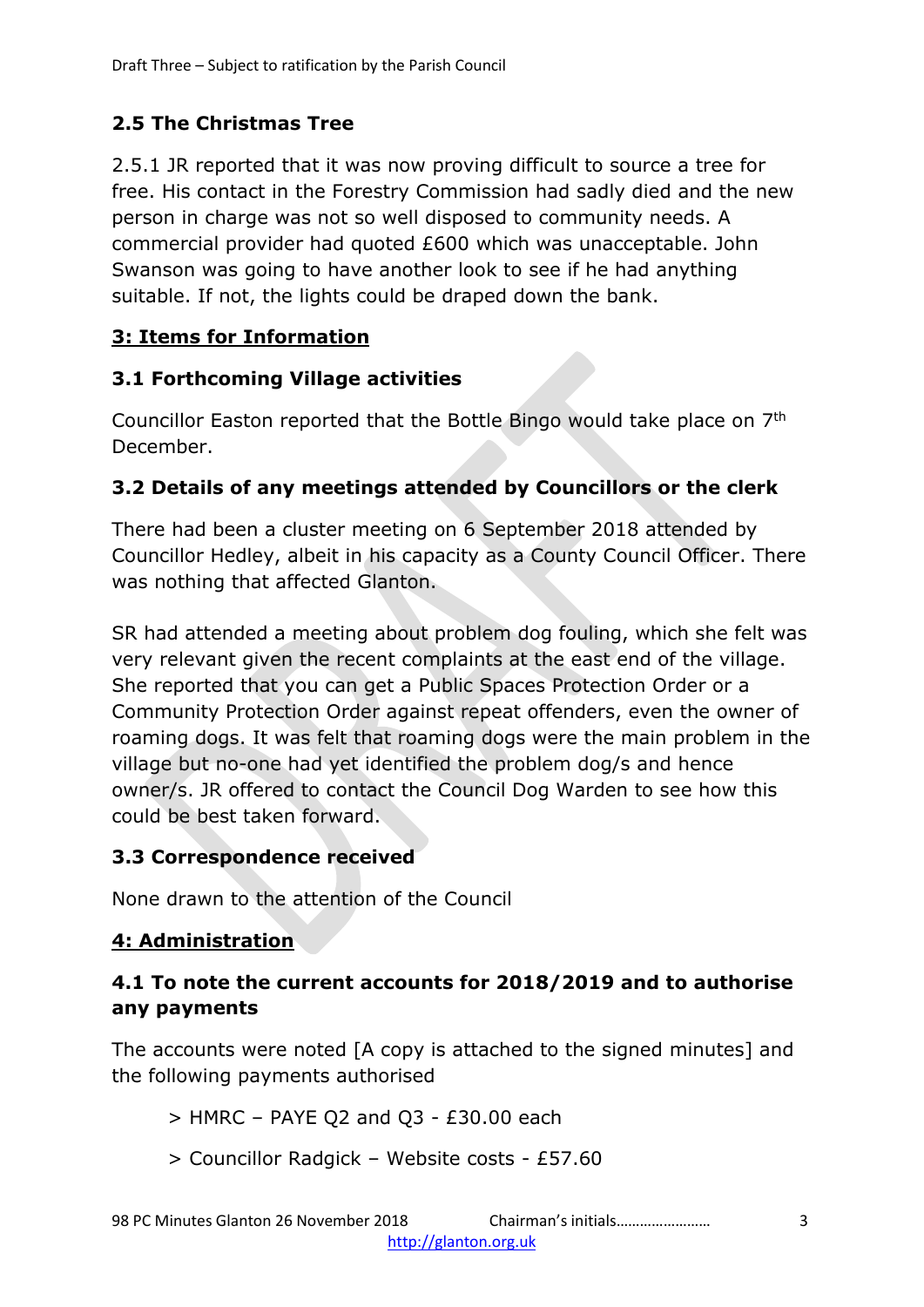- > Glanton Memorial Hall Grant £200.00
- > Friends of Whittingham Burial Ground £200.00

#### **4.2 Budget and Precept for 2019/2020**

4.2.1 The Council considered a report from the clerk. [A copy is attached to the signed minutes]

| <b>General Fund Expenditure Item and</b><br><b>Number</b>           | <b>Budget 2019/2020</b> |
|---------------------------------------------------------------------|-------------------------|
| Clerks Costs including travel [1]                                   | 720.00                  |
| Misc. Admin (Postage, etc.) [2]                                     | 100.00                  |
| Insurance [3]                                                       | 200.00                  |
| Legal /Audit /Subscriptions [4]                                     | 135.00                  |
| Maintenance and Planting [5]                                        | 400.00                  |
| Hall Hire [6]                                                       | 120.00                  |
| Support Payments [7]                                                | 400.00                  |
| Communications [8]                                                  | 120.00                  |
| Total                                                               | 2195.00                 |
| <b>Income From Precept</b>                                          | 2195.00                 |
| <b>Balance from Reserves (negative is</b><br>payment into reserves) | 0.00                    |

4.2.2 The Council resolved to set the following budget for 2019/2020

4.2.3 The Council resolved to set a precept for 2019/2020 of £2195.00 [Two Thousand One Hundred and Ninety Five Pounds]

SR asked if the Council was still cutting the bank in the winter to help the wild flowers, and if they weren't, could the PC fund a winter cut? JR will enquire with the Council to see if this is in the winter programme or if it has dropped off. If not, a cut will be arranged probably using a hedge cutter.